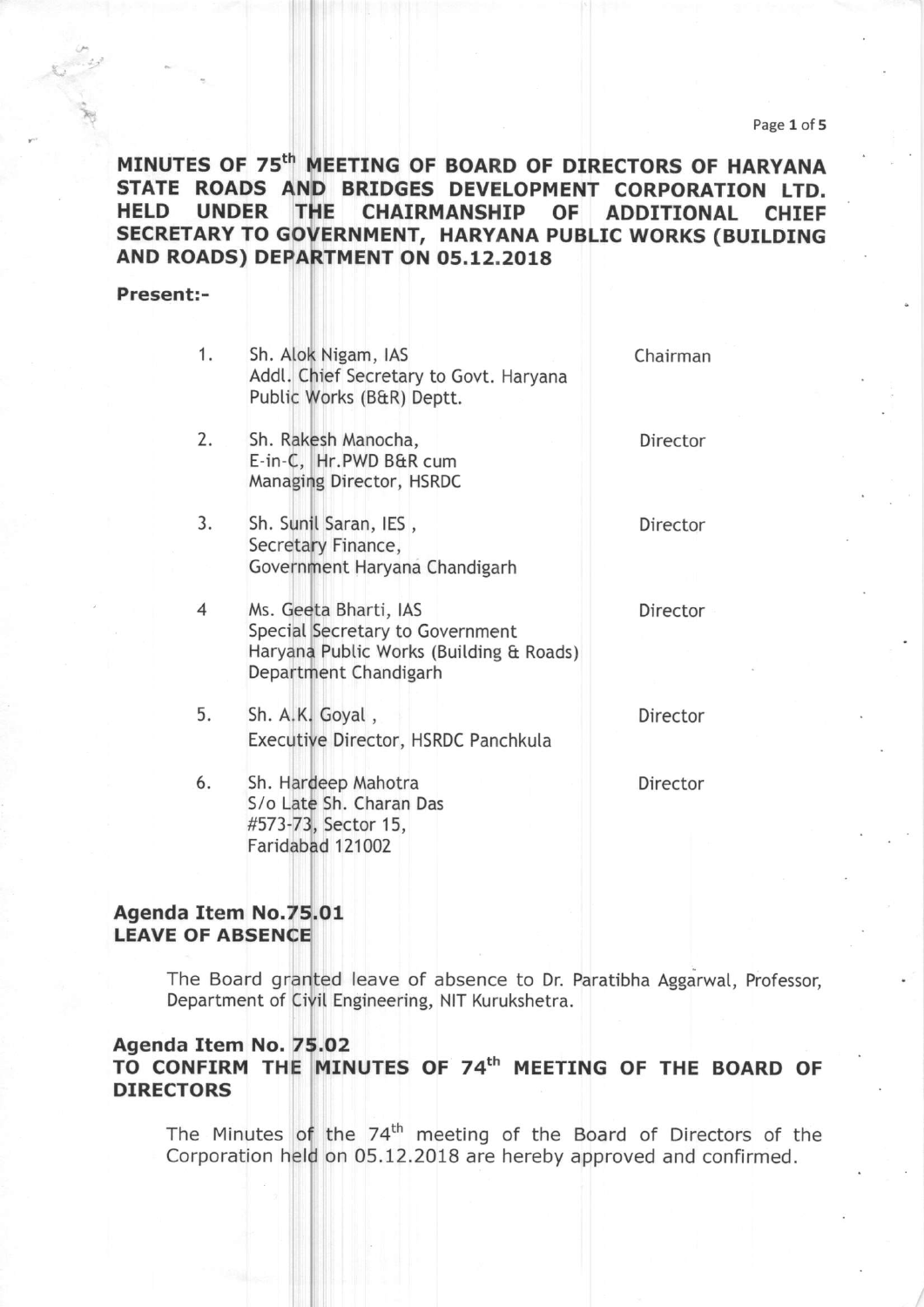#### Page 2 of 5

# Agenda Item No. 74.03

FOLLOW UP ACTION ON THE DECISION TAKEN IN THE PREVIOUS (7sth) MEETTNG BOARD OF DIRECTORS OF HARYANA STATE ROADS AND BRIDGES DEVELOPMENT CORPORATION LTD. HELD UNDER THE CHAIRMANSHIP OF ADDITIONAL CHIEF SECRETARY TO GOVERNMENT, HARYANA PUBLIC WORKS (BUILDING AND ROADS) DEPARTMENT,

|                                  | <b>AGENDA ITEM</b>                                                                                                                                                                                                                                                                                               |                   | <b>DECISION OF THE BOARD</b> |
|----------------------------------|------------------------------------------------------------------------------------------------------------------------------------------------------------------------------------------------------------------------------------------------------------------------------------------------------------------|-------------------|------------------------------|
|                                  | Supplementary agenda item No. 4 of 69 <sup>th</sup> meeting                                                                                                                                                                                                                                                      |                   |                              |
| HSRDC.                           | CREATION OF TWO POSTS OF GENERAL MANAGER IN                                                                                                                                                                                                                                                                      |                   |                              |
|                                  | It was apprised to the Board that following additional<br>posts have been sanctioned by the Finance Department<br>in its meeting held on 02.02.2018:-                                                                                                                                                            |                   |                              |
| S.<br>No.                        | Name of Post                                                                                                                                                                                                                                                                                                     | оf<br>No.<br>post |                              |
| 1.                               | General Manager<br>(in the rank of SE).                                                                                                                                                                                                                                                                          | $\overline{2}$    |                              |
| 2.                               | Manager<br>(in the rank of SDE).                                                                                                                                                                                                                                                                                 | $\mathcal{I}$     |                              |
| 3.                               | Assistant                                                                                                                                                                                                                                                                                                        | 3                 |                              |
| 4.                               | <b>CHD</b>                                                                                                                                                                                                                                                                                                       | $\overline{1}$    |                              |
| 5.                               | <b>Head Draftsmen</b>                                                                                                                                                                                                                                                                                            | $\mathbf{1}$      |                              |
| 6.                               | Clerk-cum-Computer Operator                                                                                                                                                                                                                                                                                      | $\overline{7}$    |                              |
|                                  | Total                                                                                                                                                                                                                                                                                                            | 15                |                              |
| The<br>24.07.2018<br>deputation. | above posts had been sanctioned<br>Government vide memo no. 04/60/2018-4B&R(W) dated<br>Engineer-in-Chief Haryana PWD B&R Br. has been<br>requested vide this office letter No. 3586/HSRDC dated<br>01.08.2018 to post 2 General Manages (in the rank of SE)<br>and one Manager (in the rank of SDE) in HSRDC on | by the            |                              |
| 27.09.2018.                      | The post of one HDM and three Assistants are being<br>filled up through Walk-in-Interview which is fixed for                                                                                                                                                                                                     |                   |                              |
|                                  |                                                                                                                                                                                                                                                                                                                  |                   |                              |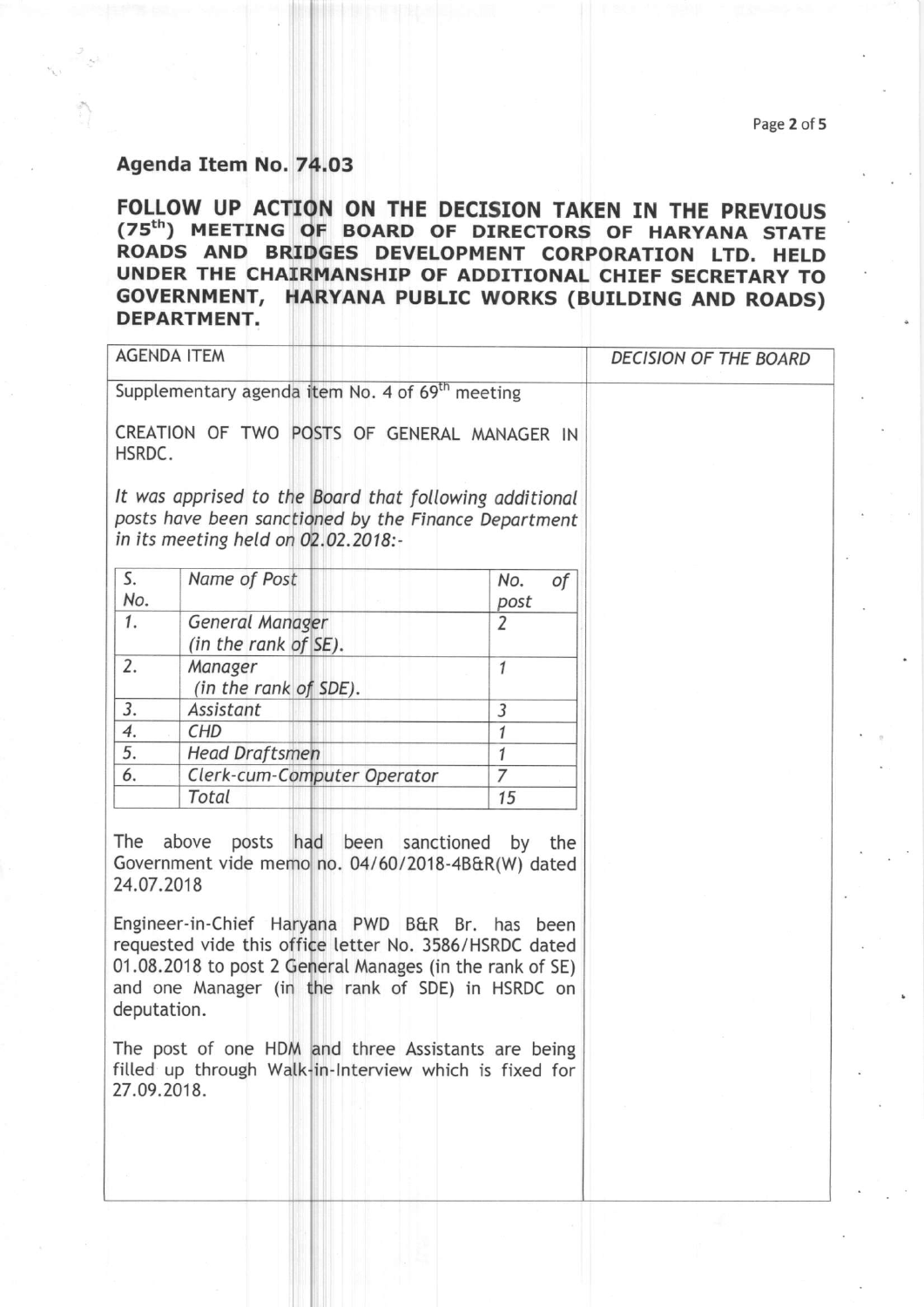Page 3 of 6

| Board took note of it.                       |
|----------------------------------------------|
|                                              |
|                                              |
| Board took note of it.                       |
| 12.11.2018(FN). Ms. Deepika has already been |

# Agenda ltem No. 75.04

APPOINTMENT OF MS. GEETA BHARTI, IAS AS SPECIAL SECRETARY TO GOVERNMENT HARYANA PUBLIC WORKS (BUILDING & ROADS) DEPARTMENT CHANDIGARH AS DIRECTOR OF THE BOA OF HSRDC

Board took note <mark>of it.</mark>

Agenda ltem No. 75.05 STATUS OF OLD PROJECTS UNDER NCR LOAN SCHEME

> Board took note of it. However, Board desired that brief description of the projects may be mentioned in agenda in future.

Agenda Item No. 75.06 EPC PROJECTS

> Board took note of it. However, Board desired that brief details of the projects such as date of approval, date of start, target, date of completion etc be mentioned in agenda in future.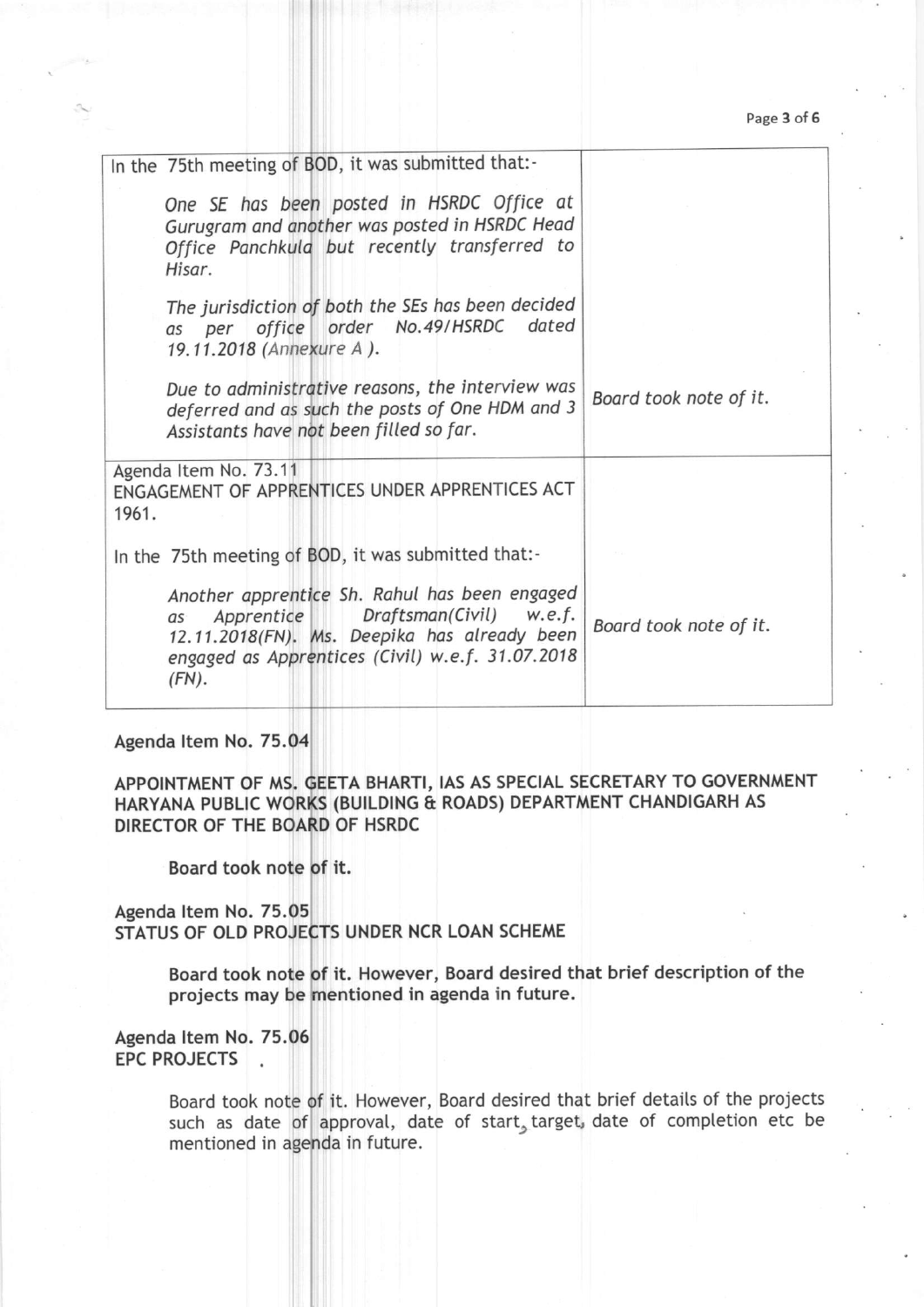## Agenda ltem No. 75.07 NEW PROJECTS

Board took note of it. However, Board desired that brief details of the projects such as date of approval, date of start, target date of completion etc be mentioned in agenda in future.

## Agenda ltem No. 75.08 PROJECTS UNDER H 50s4-R&B (PLAN)

Board took note of it.

Agenda ltem No. 75.09 EXTENSION OF TERM OF CONTRACT

Board approved agenda item.

## Agenda ltem No. 75.1 REQUEST FOR ADDITIONAL STAFF FOR THE WORK OF UPGRADATION OF EXTISING SONEPAT RATHDHANA NARELA ROAD FROM KM 2.310 TO 14.800 IN SONEPAT DISTT. FROM ITI CHOWK TO SAFIABAD VILALGE UPTO SONEPAT DISTRICT BOUNDARY (LENGTH 12.490 KM).

Board approved the agenda item for 18 months i.e. duration of the project.

Agenda ltem No. 75.11 TERMINATION OF SERVICES OF SH. RAKESH KUMAR, PEON

Board took note

Agenda ltem No. 75.1 TO TAKE NOTE OF THE STATUS OF INCOME TAX CASES

Board took note of it.

#### Agenda ltem No. 75.1

TO CONSIDER AND APPROVE THE ANNUAL ACCOUNTS FOR THE FINANCIAL 2016-17.

Board approved agenda item.

## Agenda Item No. 75.14 TO CONSIDER THE RATE OF INTEREST TO BE CHARGED ON THE UNUTILIZED FUNDS AVAILABLE WITH THE ORPORATION

Board considered this agenda item and desired to seek advice of finance Department Haryana.